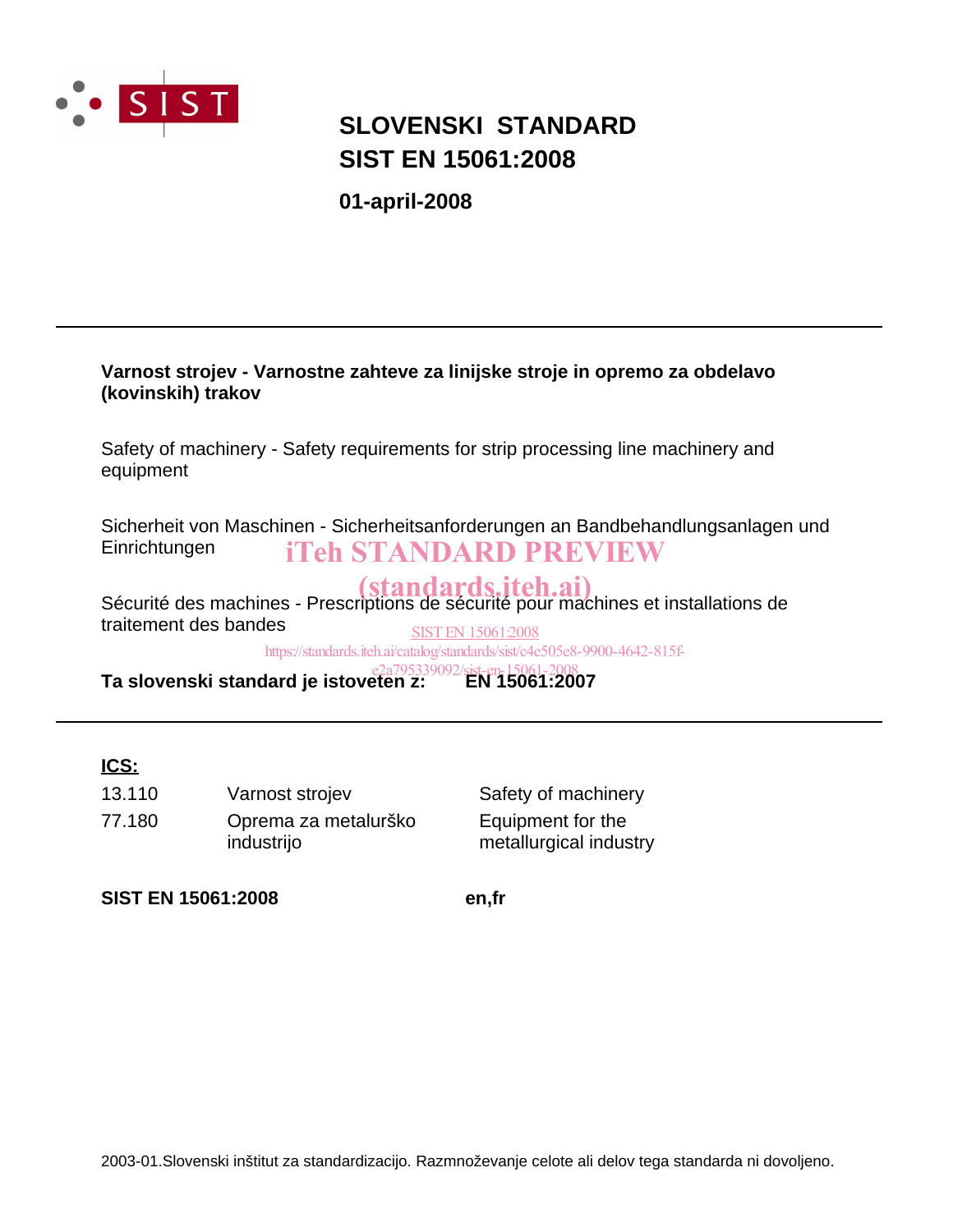

# iTeh STANDARD PREVIEW (standards.iteh.ai)

SIST EN 15061:2008 https://standards.iteh.ai/catalog/standards/sist/c4e505e8-9900-4642-815fe2a795339092/sist-en-15061-2008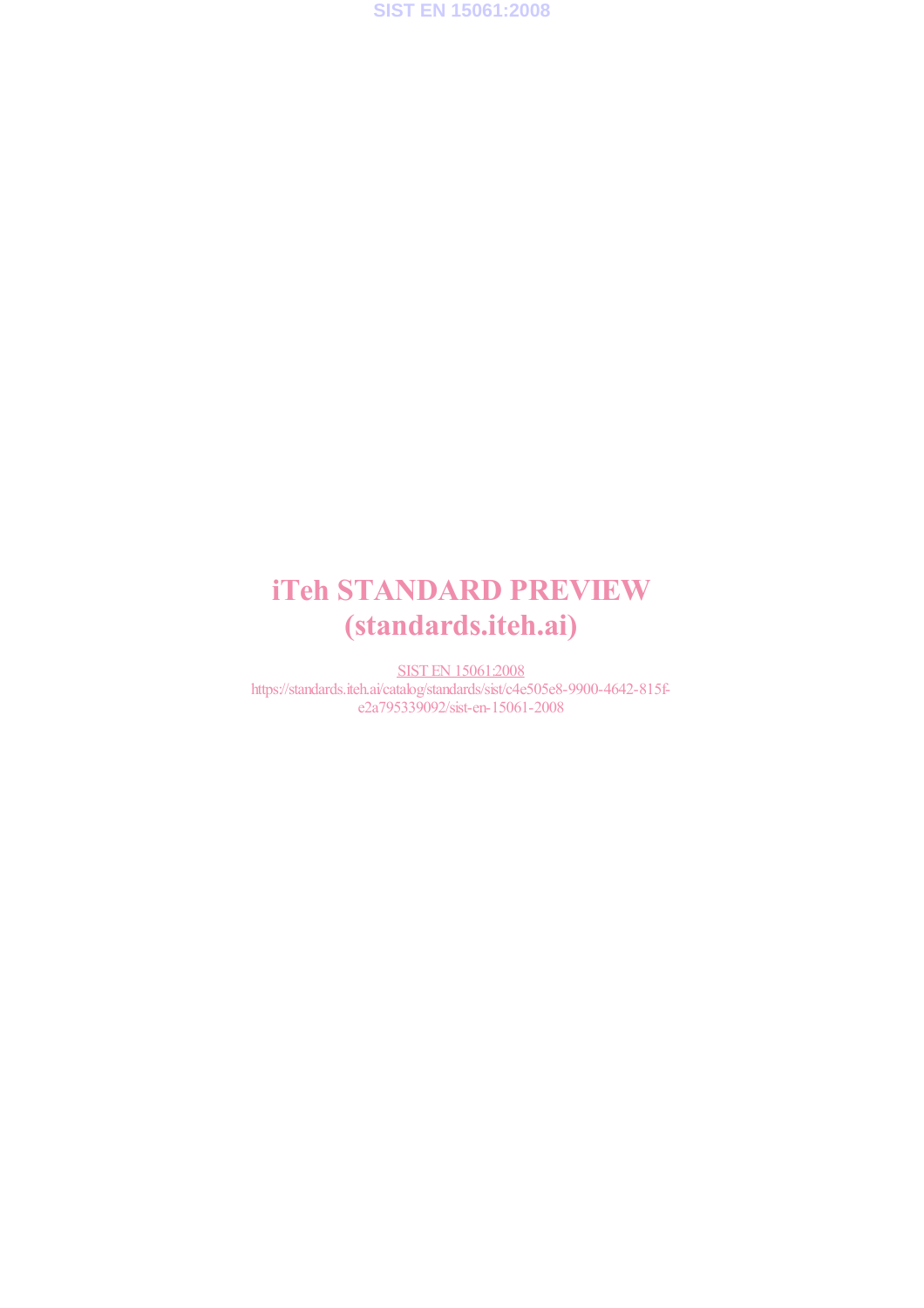### **SIST EN 15061:2008**

# EUROPEAN STANDARD NORME EUROPÉENNE EUROPÄISCHE NORM

# **EN 15061**

November 2007

ICS 77.180

English Version

## Safety of machinery - Safety requirements for strip processing line machinery and equipment

Sécurité des machines - Prescriptions de sécurité pour machines et installations de traitement des bandes

Sicherheit von Maschinen - Sicherheitsanforderungen an Bandbehandlungsanlagen und Einrichtungen

This European Standard was approved by CEN on 23 September 2007.

CEN members are bound to comply with the CEN/CENELEC Internal Regulations which stipulate the conditions for giving this European Standard the status of a national standard without any alteration. Up-to-date lists and bibliographical references concerning such national standards may be obtained on application to the CEN Management Centre or to any CEN member.

This European Standard exists in three official versions (English, French, German). A version in any other language made by translation under the responsibility of a CEN member into its own language and notified to the CEN Management Centre has the same status as the official versions.<br> **ITEH STANDARD PREVIEW** official versions.

CEN members are the national standards bodies of Austria, Belgium, Bulgaria, Cyprus, Czech Republic, Denmark, Estonia, Finland, CEN members are the national standards bodies of Austria, Belgium, Bulgaria, Cyprus, Czech Republic, Denmark, Estonia, Finland,<br>France, Germany, Greece, Hungary, Iceland, Ireland, Italy, Latvia, Lithuania, Luxembourg, Malt Romania, Slovakia, Slovenia, Spain, Sweden, Switzerland and United Kingdom.

> SIST EN 15061:2008 https://standards.iteh.ai/catalog/standards/sist/c4e505e8-9900-4642-815fe2a795339092/sist-en-15061-2008



EUROPEAN COMMITTEE FOR STANDARDIZATION COMITÉ EUROPÉEN DE NORMALISATION EUROPÄISCHES KOMITEE FÜR NORMUNG

**Management Centre: rue de Stassart, 36 B-1050 Brussels**

© 2007 CEN All rights of exploitation in any form and by any means reserved worldwide for CEN national Members.

Ref. No. EN 15061:2007: E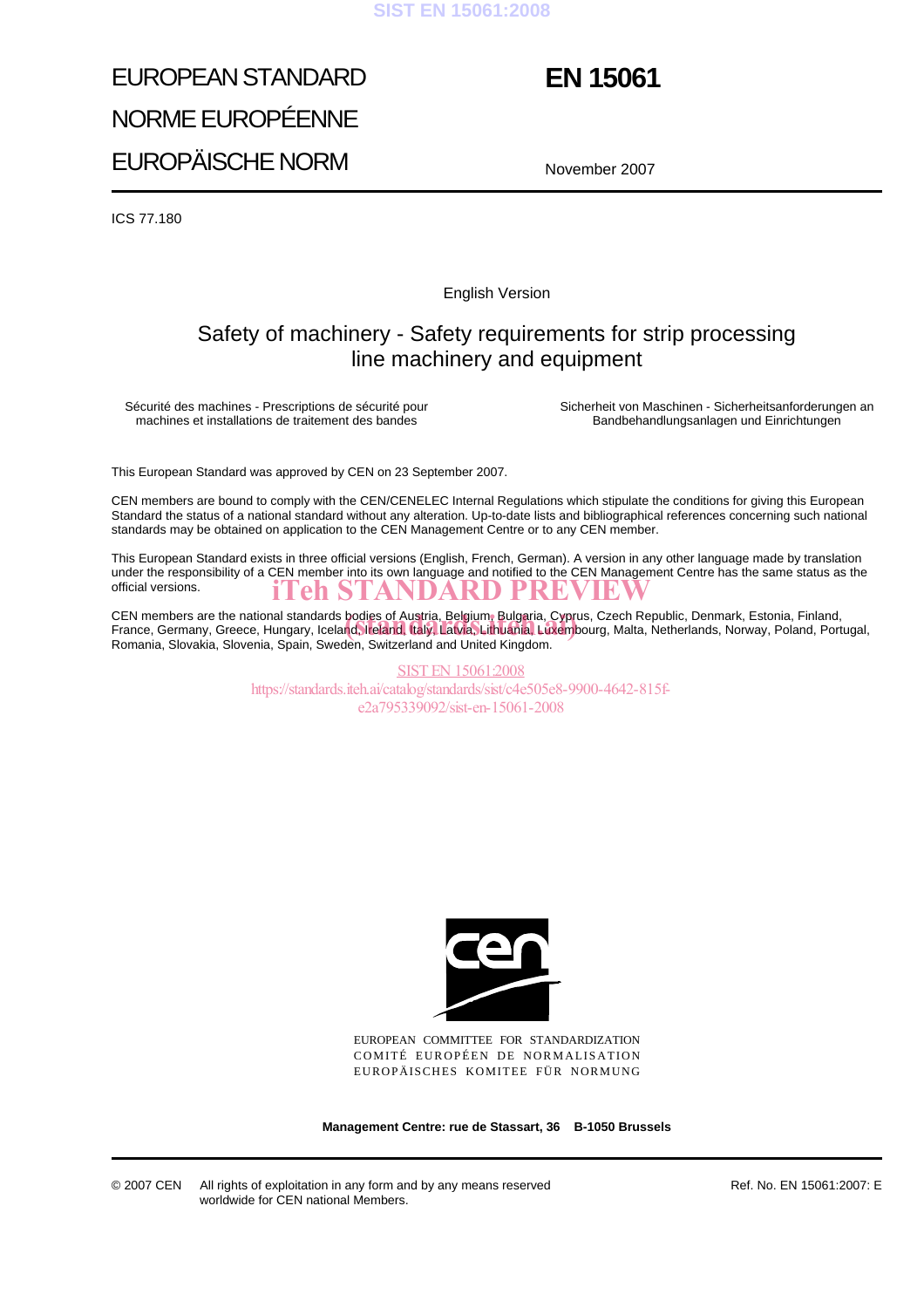## **Contents**

| 1                       |                                                                                        |  |
|-------------------------|----------------------------------------------------------------------------------------|--|
| 2                       |                                                                                        |  |
| 3                       |                                                                                        |  |
| $\overline{\mathbf{4}}$ |                                                                                        |  |
| 5                       |                                                                                        |  |
| 5.1                     |                                                                                        |  |
| 5.1.1                   |                                                                                        |  |
| 5.1.2                   |                                                                                        |  |
| 5.1.3                   |                                                                                        |  |
| 5.1.4                   |                                                                                        |  |
|                         | 5.1.4.1 Access to operating points h STANDARD PREVIEW                                  |  |
|                         |                                                                                        |  |
|                         |                                                                                        |  |
| 5.1.5                   |                                                                                        |  |
| 5.1.6                   |                                                                                        |  |
| 5.1.7                   |                                                                                        |  |
| 5.1.8                   |                                                                                        |  |
| 5.1.9                   |                                                                                        |  |
| 5.1.10                  |                                                                                        |  |
| 5.1.11                  |                                                                                        |  |
| 5.1.12                  |                                                                                        |  |
| 5.1.13                  |                                                                                        |  |
|                         |                                                                                        |  |
|                         |                                                                                        |  |
|                         |                                                                                        |  |
|                         |                                                                                        |  |
| 5.1.18                  |                                                                                        |  |
| 5.1.19                  |                                                                                        |  |
| 5.2                     | List of significant hazards, hazardous situations, safety requirements and/or measures |  |
| 5.2.1                   |                                                                                        |  |
| 5.2.2                   |                                                                                        |  |
| 5.2.3                   |                                                                                        |  |
|                         |                                                                                        |  |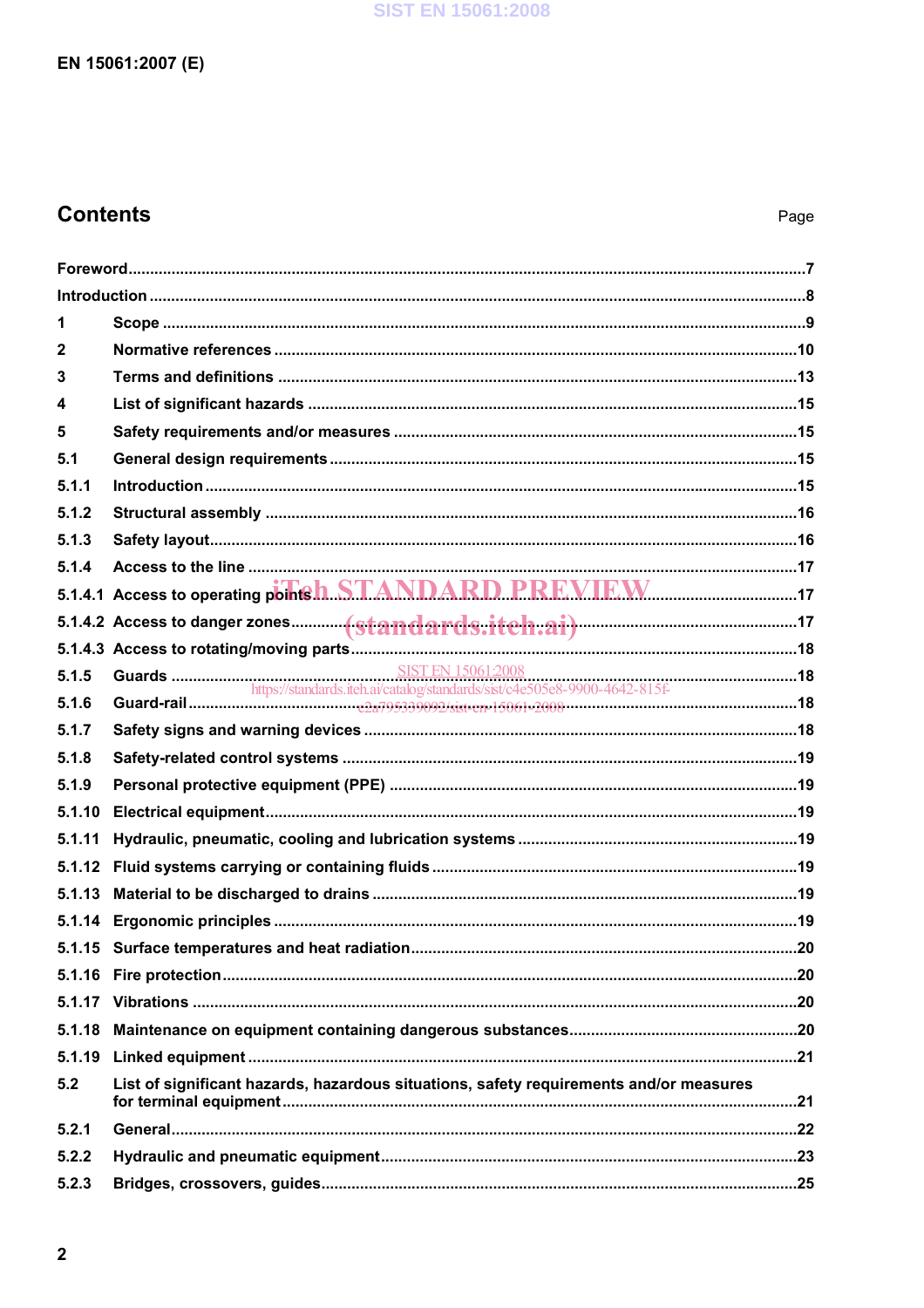| 5.2.4    |                                                                                                                                                                                                                                |  |
|----------|--------------------------------------------------------------------------------------------------------------------------------------------------------------------------------------------------------------------------------|--|
| 5.2.5    |                                                                                                                                                                                                                                |  |
| 5.2.6    |                                                                                                                                                                                                                                |  |
| 5.2.7    |                                                                                                                                                                                                                                |  |
| 5.2.8    |                                                                                                                                                                                                                                |  |
| 5.2.9    |                                                                                                                                                                                                                                |  |
| 5.2.10   |                                                                                                                                                                                                                                |  |
| 5.2.11   |                                                                                                                                                                                                                                |  |
|          |                                                                                                                                                                                                                                |  |
|          |                                                                                                                                                                                                                                |  |
| 5.2.13.1 |                                                                                                                                                                                                                                |  |
| 5.2.13.2 |                                                                                                                                                                                                                                |  |
|          |                                                                                                                                                                                                                                |  |
|          |                                                                                                                                                                                                                                |  |
|          |                                                                                                                                                                                                                                |  |
| 5.2.16.1 |                                                                                                                                                                                                                                |  |
| 5.2.16.2 |                                                                                                                                                                                                                                |  |
| 5.2.16.3 | Marking devices for colls NDARD PREVIEW                                                                                                                                                                                        |  |
| 5.3      | List of significant hazards hazardous situations, safety requirements and/or measures                                                                                                                                          |  |
| 5.3.1    |                                                                                                                                                                                                                                |  |
| 5.3.2    | Hydraulic and prieumatic equipment and architecture and present and present and present and present and care and care and care and care and care and care and care and care and care and care and care and care and care and c |  |
| 5.3.3    |                                                                                                                                                                                                                                |  |
| 5.3.4    |                                                                                                                                                                                                                                |  |
| 5.3.5    |                                                                                                                                                                                                                                |  |
|          |                                                                                                                                                                                                                                |  |
|          |                                                                                                                                                                                                                                |  |
|          |                                                                                                                                                                                                                                |  |
|          |                                                                                                                                                                                                                                |  |
|          |                                                                                                                                                                                                                                |  |
|          |                                                                                                                                                                                                                                |  |
| 5.3.6    |                                                                                                                                                                                                                                |  |
|          | 5.3.6.1 Chemical degreasing tanks, chemical surface activation tanks, and rinsing tanks 46                                                                                                                                     |  |
|          |                                                                                                                                                                                                                                |  |
|          |                                                                                                                                                                                                                                |  |
|          |                                                                                                                                                                                                                                |  |
|          |                                                                                                                                                                                                                                |  |
| 5.3.7    |                                                                                                                                                                                                                                |  |
|          |                                                                                                                                                                                                                                |  |
|          |                                                                                                                                                                                                                                |  |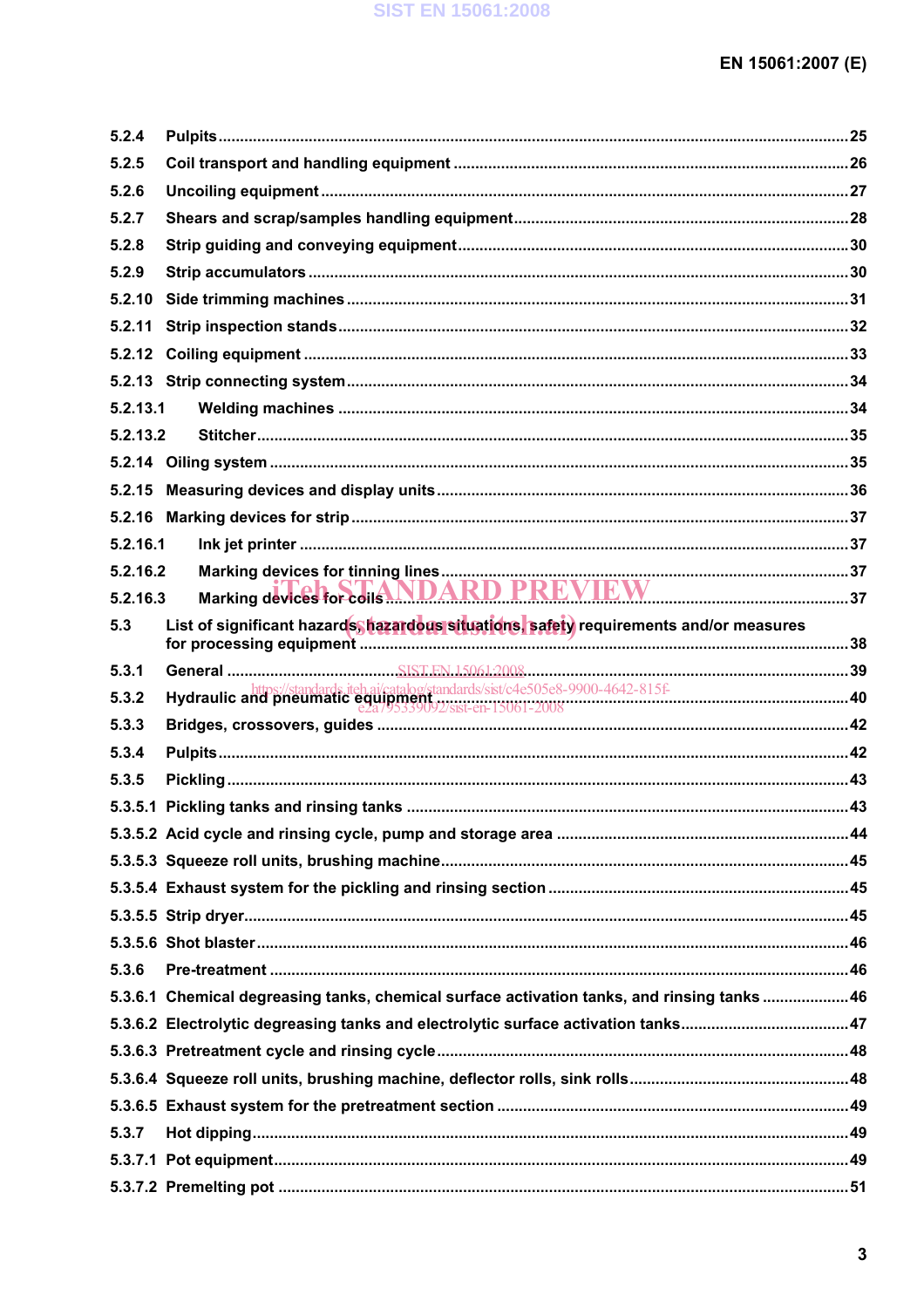## **SIST EN 15061:2008**

| 5.3.8          |                                                                                                   |  |
|----------------|---------------------------------------------------------------------------------------------------|--|
|                |                                                                                                   |  |
|                |                                                                                                   |  |
|                |                                                                                                   |  |
| 5.3.9          |                                                                                                   |  |
| 5.3.10         |                                                                                                   |  |
|                | 5.3.11 Chemical post-treatment section (Activation, Phosphatizing, Chromatizing, Roll coating) 60 |  |
| 5.3.11.1       |                                                                                                   |  |
| 5.3.11.2       |                                                                                                   |  |
| 5.3.11.3       |                                                                                                   |  |
| 5.3.11.4       |                                                                                                   |  |
| 5.3.11.5       |                                                                                                   |  |
| 5.4            |                                                                                                   |  |
| 5.4.1          |                                                                                                   |  |
| 5.4.2          |                                                                                                   |  |
| 5.4.3          |                                                                                                   |  |
| 5.4.4          |                                                                                                   |  |
| 5.5            |                                                                                                   |  |
| 5.5.1          |                                                                                                   |  |
| 5.5.2          |                                                                                                   |  |
| 5.5.3          |                                                                                                   |  |
| 5.5.4          |                                                                                                   |  |
| 6              |                                                                                                   |  |
| $\overline{7}$ |                                                                                                   |  |
| 7.1            |                                                                                                   |  |
| 7.2            |                                                                                                   |  |
| 7.3            |                                                                                                   |  |
| 7.4            |                                                                                                   |  |
| 7.4.1          |                                                                                                   |  |
| 7.4.2          |                                                                                                   |  |
| 7.4.3          |                                                                                                   |  |
| 7.4.4          |                                                                                                   |  |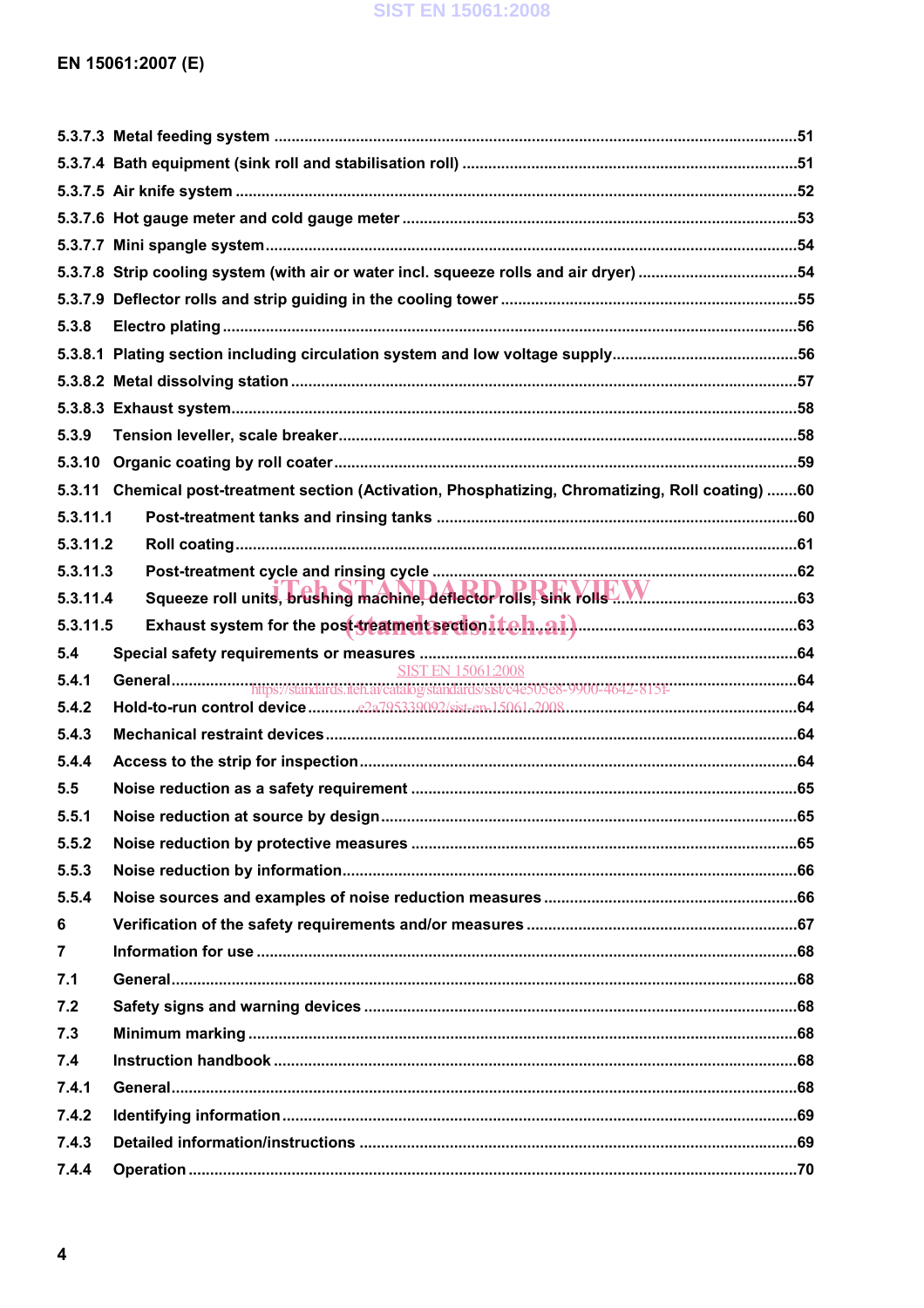| 7.5          |                                                                                               |  |
|--------------|-----------------------------------------------------------------------------------------------|--|
|              | Annex A (normative) Safety requirements and/or measures for electrical equipment 72           |  |
| A.1          |                                                                                               |  |
| A.2          |                                                                                               |  |
| A.3          |                                                                                               |  |
| A.3.1        |                                                                                               |  |
| A.3.2        |                                                                                               |  |
| A.3.3        |                                                                                               |  |
| A.3.4        |                                                                                               |  |
| A.3.5        |                                                                                               |  |
|              |                                                                                               |  |
| B.1          |                                                                                               |  |
| B.2          |                                                                                               |  |
| B.3          | Determination of A-weighted emission sound pressure levels at work stations77                 |  |
| B.3.1        | Determination of the A-weighted emission sound pressure levels at specified measuring         |  |
|              |                                                                                               |  |
| <b>B.3.2</b> | Determination of A-weighted emission sound pressure levels at work stations77                 |  |
| <b>B.4</b>   |                                                                                               |  |
| B.5          |                                                                                               |  |
| <b>B.6</b>   |                                                                                               |  |
| B.7          |                                                                                               |  |
|              | Annex C (informative) Example for manufacturer's safety instructions for maintenance at strip |  |
|              |                                                                                               |  |
| C.1          |                                                                                               |  |
| C.2          | Hazards caused by visual or audible checks at machinery in motion (see 5.1.4 for access       |  |
|              |                                                                                               |  |
| C.3          |                                                                                               |  |
| C.4          |                                                                                               |  |
| C.5          |                                                                                               |  |
| C.6          |                                                                                               |  |
|              |                                                                                               |  |
|              | Annex ZA (informative) Relationship between this European Standard and the Essential          |  |
|              |                                                                                               |  |
|              |                                                                                               |  |
|              |                                                                                               |  |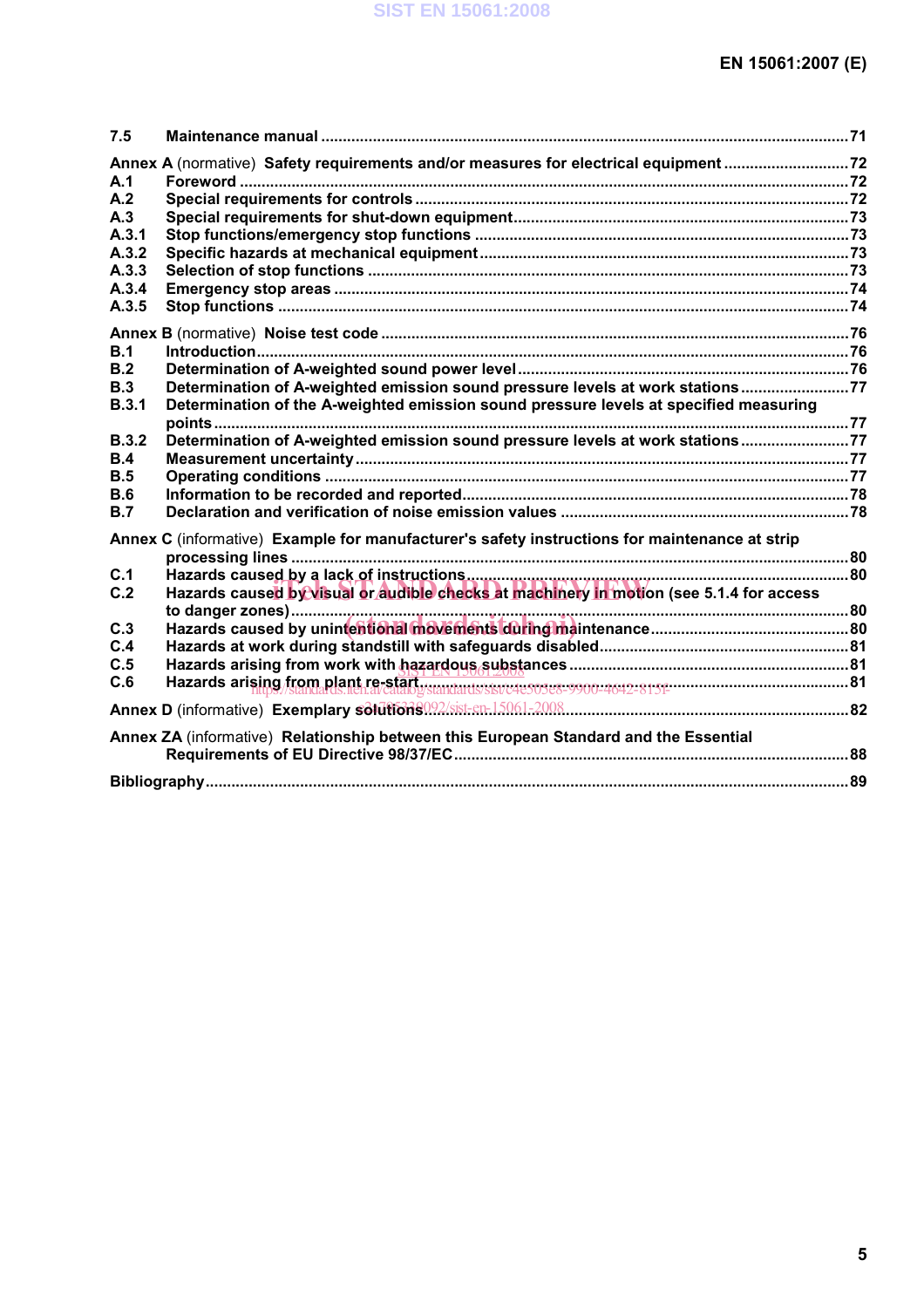## **SIST EN 15061:2008**

## **EN 15061:2007 (E)**

## **Figures**

| Figure D.6 — Example for an inspection stand protected by a door with guard locking and roofing (5.2.11) 85 |  |
|-------------------------------------------------------------------------------------------------------------|--|
|                                                                                                             |  |
|                                                                                                             |  |
|                                                                                                             |  |
| Figure D.10 — Example of reversed rotation in case of cleaning the coater rolls (5.3.10, 5.3.11.2) 87       |  |

## **Tables**

# iTeh STANDARD PREVIEW

| Table 1 — List of significant hazards, hazardous situations, safety requirements and/or measures for terminal                                                                                                |
|--------------------------------------------------------------------------------------------------------------------------------------------------------------------------------------------------------------|
| Table 2 — List of significant hazards, hazardous situations, as fety requirements and/or measures for<br>processing equipment . https://standards.iteh.ai/catalog/standards/sist/e4e505e8-9900-4642-815f- 39 |
|                                                                                                                                                                                                              |
|                                                                                                                                                                                                              |
| Table B.1 - Example of declared dual-number noise emission values for work stations and specified                                                                                                            |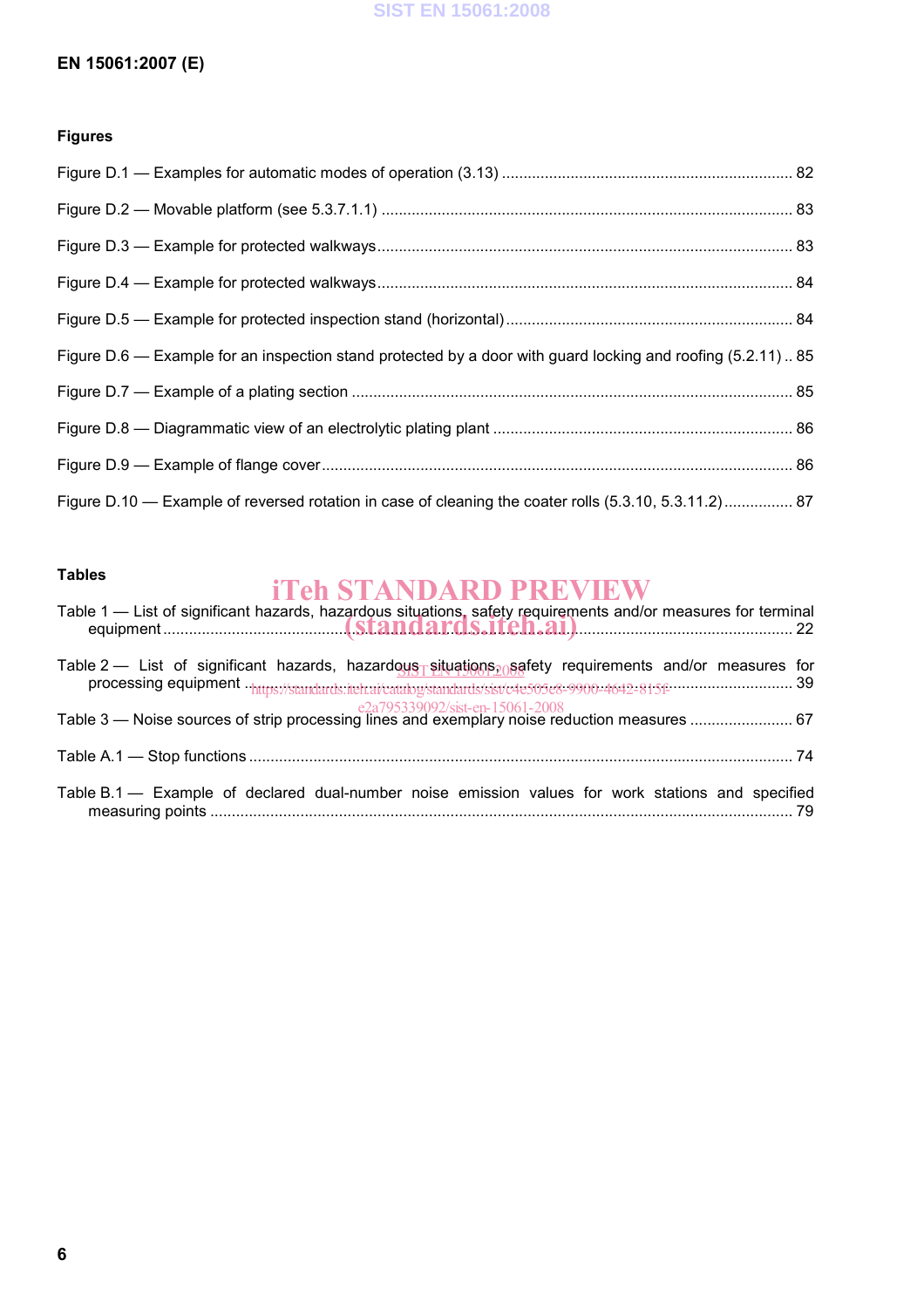## **Foreword**

This document (EN 15061:2007) has been prepared by Technical Committee CEN/TC 322 "Equipments for making and shaping of metals - Safety requirements", the secretariat of which is held by DIN.

This European Standard shall be given the status of a national standard, either by publication of an identical text or by endorsement, at the latest by May 2008, and conflicting national standards shall be withdrawn at the latest by May 2008.

This standard was elaborated by CEN/TC 322/WG4 comprising experts from the following countries: Austria, Germany, Italy, The Netherlands and Sweden.

Attention is drawn to the possibility that some of the elements of this document may be the subject of patent rights. CEN [and/or CENELEC] shall not be held responsible for identifying any or all such patent rights.

According to the CEN/CENELEC Internal Regulations, the national standards organizations of the following countries are bound to implement this European Standard: Austria, Belgium, Bulgaria, Cyprus, Czech Republic, Denmark, Estonia, Finland, France, Germany, Greece, Hungary, Iceland, Ireland, Italy, Latvia, Lithuania, Luxembourg, Malta, Netherlands, Norway, Poland, Portugal, Romania, Slovakia, Slovenia, Spain, Sweden, Switzerland and the United Kingdom.

# iTeh STANDARD PREVIEW (standards.iteh.ai)

SIST EN 15061:2008 https://standards.iteh.ai/catalog/standards/sist/c4e505e8-9900-4642-815fe2a795339092/sist-en-15061-2008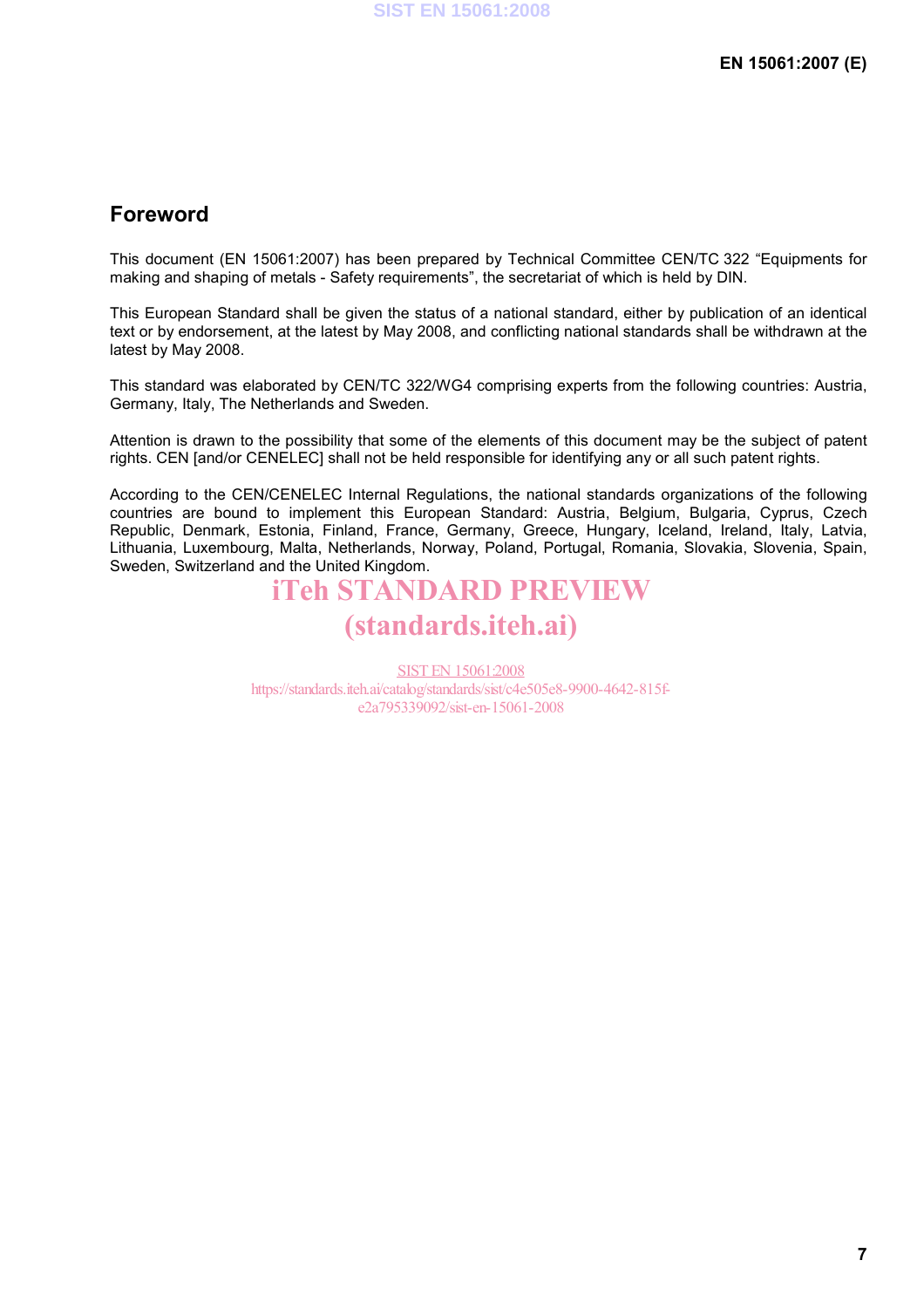**EN 15061:2007 (E)** 

## **Introduction**

This European Standard is a type C standard as stated in EN ISO 12100.

The machinery concerned and the extent to which hazards, hazardous situations and events are covered are indicated in the scope of this European Standard. When provisions of this type C standard are different from those which are stated in type A or B standards, the provisions of this type C standard take precedence over the provisions of the other standards, for machines that have been designed and built according to the provisions of this type C standard.

Where for clarity an example of a preventive measure is given in this standard, this should not been considered as the only possible solution. Any other solution leading to the same risk reduction is permissible if an equivalent level of safety is achieved.

# iTeh STANDARD PREVIEW (standards.iteh.ai)

SIST EN 15061:2008 https://standards.iteh.ai/catalog/standards/sist/c4e505e8-9900-4642-815fe2a795339092/sist-en-15061-2008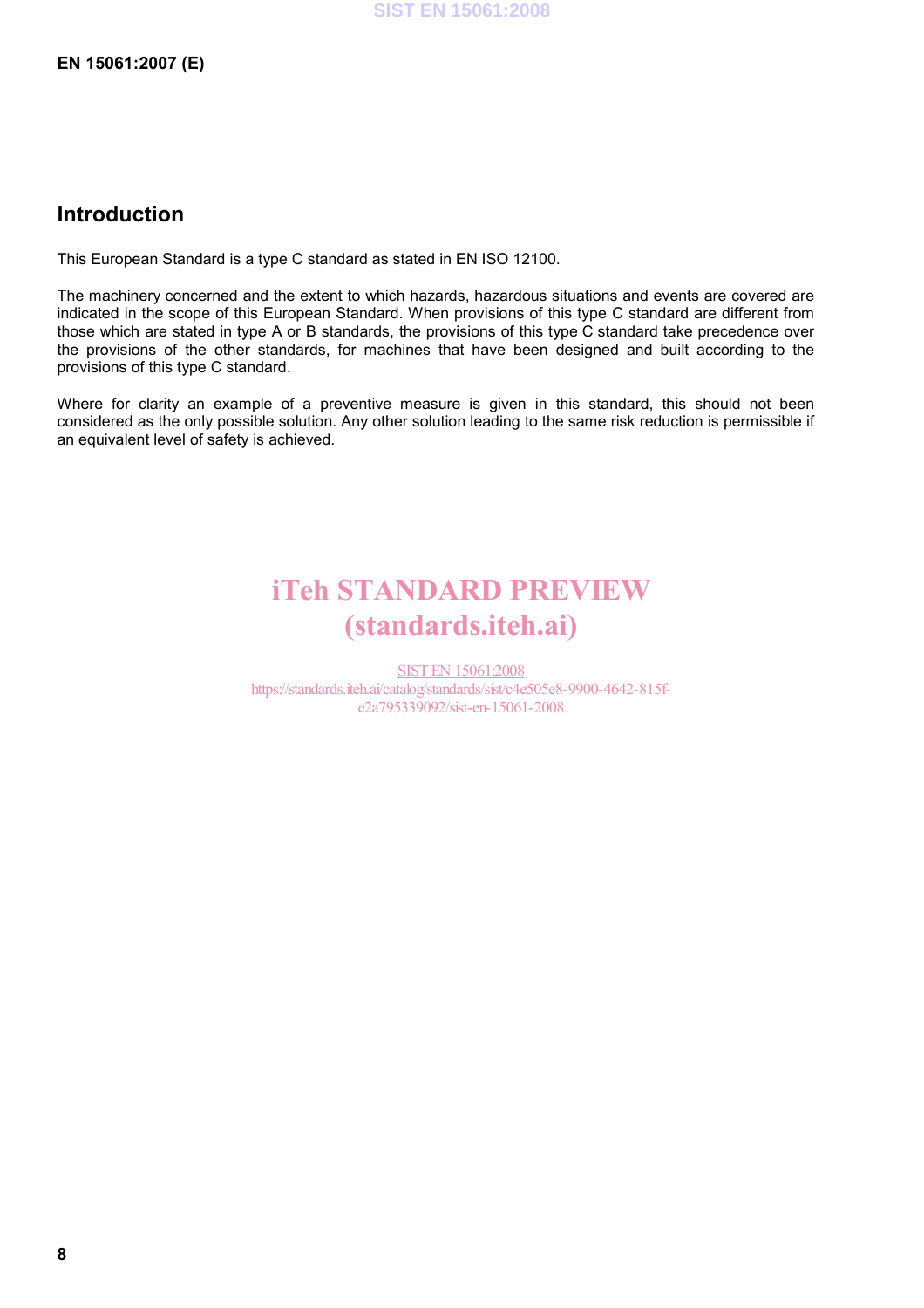## **1 Scope**

This European Standard defines the health and safety requirements of strip processing lines (see 3.1).

This European Standard deals with all significant hazards, hazardous situations and events relevant for strip processing line machinery and equipment, when used as intended and under conditions foreseen by the manufacturer, but also includes foreseeable faults and malfunctions in case of misuse.

This European Standard specifies the requirements to ensure the safety of persons which are to be considered and met during the design, assembly, transport, commissioning, operation, maintenance and decommissioning of the equipment.

#### **This European Standard applies to:**

Strip processing lines for treating metal strip: from take-over point (see 3.6) of the entry section (terminal equipment, see 3.2) through the process (processing and terminal equipment, see 3.3 and 3.2) up to the takeover point of the exit section or interface to other lines (terminal equipment).

| Terminal equipment for: | Processing and terminal equipment for:                                                                                                                                                                                                                  | Terminal equipment for: |
|-------------------------|---------------------------------------------------------------------------------------------------------------------------------------------------------------------------------------------------------------------------------------------------------|-------------------------|
| Entry section           |                                                                                                                                                                                                                                                         |                         |
|                         | Pickling $(5.3.5)^{(1)}$                                                                                                                                                                                                                                |                         |
|                         | <b>Pre-treatment(53.6)<sup>(1)</sup> PREVIEW</b><br>Hot dipping (5.3.7) <sup>(1)</sup><br><b>Standards, itch.ai</b> )<br>Electro plating (5.3.8) <sup>(1)</sup>                                                                                         |                         |
| https://st              | Tension levelling/scale breaking (5.3.9) <sup>(1)</sup><br>ards iteh ai/catalog/standards/sist/c4e505e8-990044642-815f-<br>Crganic coating by roll coater (5.3.10)<br>e2a795339092/sist-en-15061-2008<br>Chemical post-treating (5.3.11) <sup>(1)</sup> |                         |
|                         | Annealing <sup>(1), (2)</sup><br>$(1)$ it may include also terminal equipment according to 5.2                                                                                                                                                          |                         |
|                         | <sup>(2)</sup> for annealing lines the requirement for related<br>processing equipment (5.3.5 to 5.3.11) is covered by<br>this standard. The requirements for the furnace of<br>annealing lines are covered by EN 746-1, EN 746-2 and<br>EN 746-3       |                         |
|                         |                                                                                                                                                                                                                                                         | Exit section            |

#### **This European Standard does not cover:**

- Furnaces in accordance with EN 746-1, EN 746-2 and EN 746-3;
- Dryers and ovens in accordance with EN 1539;
- Coil transporting system before take-over-point at the entry section and after take-over-point at the exit section, e. g., hook conveyors, overhead cranes, fork lift and railway trucks and other vehicles;
- Storage equipment for coils:
- Rolling mill stands (i. e., skin pass and reduction stands) according to prEN 15094;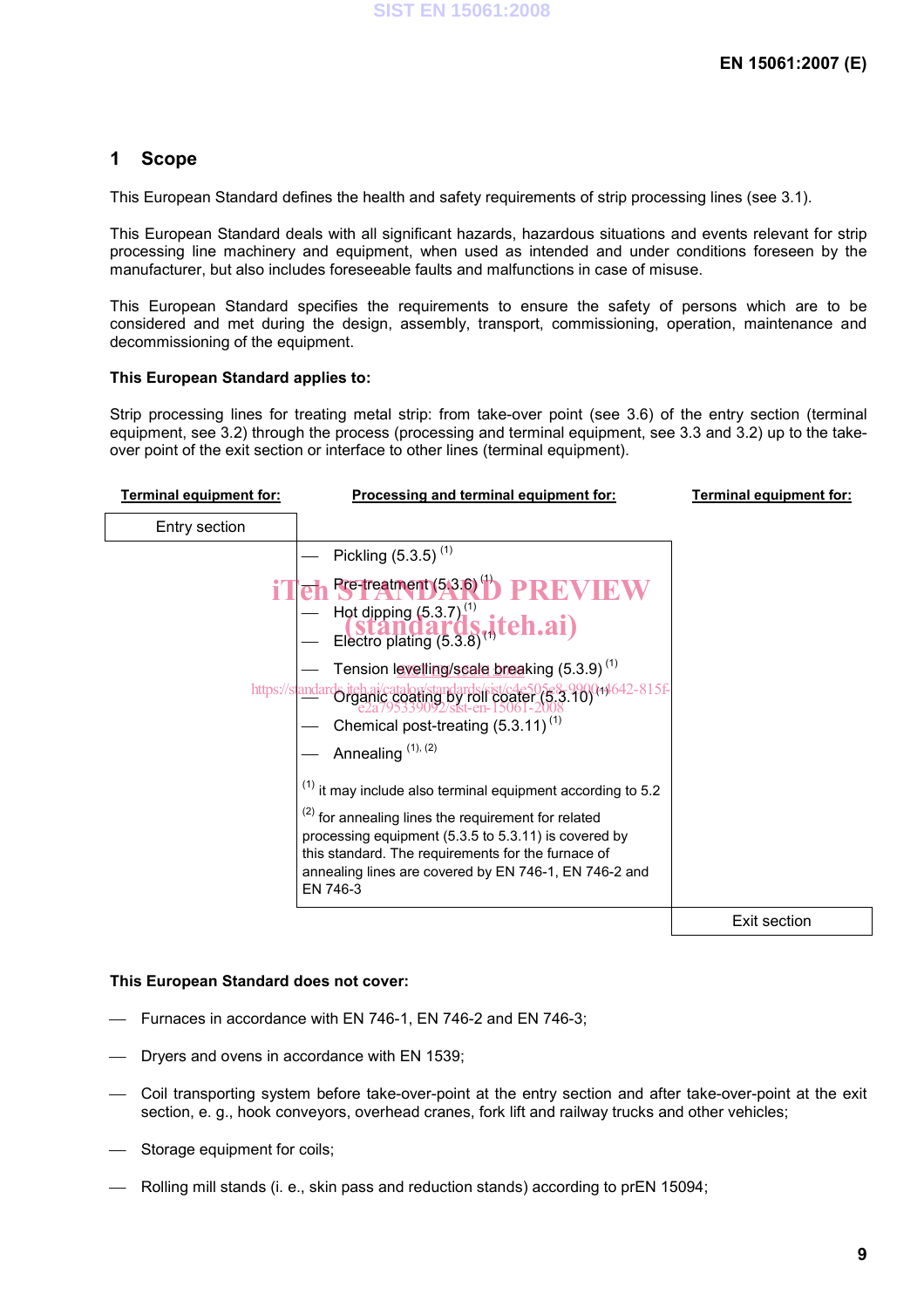Rollshop equipment.

If applicable, the safety requirements of those standards mentioned above should be considered.

This European Standard is not applicable to strip processing line machinery and equipment, which are manufactured before the date of publication of this standard by CEN.

## **2 Normative references**

The following referenced documents are indispensable for the application of this European Standard. For dated references, only the edition cited applies. For undated references, the latest edition of the referenced document (including any amendments) applies.

EN 294, *Safety of machinery — Safety distance to prevent danger zones being reached by the upper limbs* 

EN 349, *Safety of machinery — Minimum gaps to avoid crushing of parts of the human body*

EN 614-1:2006, *Safety of machinery — Ergonomic design principles — Part 1: Terminology and general princi*ples

EN 614-2, *Safety of machinery — Ergonomic design principles — Part 2: Interactions between the design of machinery and work tasks*

EN 626-1, *Safety of machinery — Reduction of risks to health from hazardous substances emitted by*  EN 626-1, Safety of machinery — Reduction of risks to health, from hazardous <sub>/</sub>sul<br>machinery — Part 1: Principles and specifications for machinery manufacturers

EN 626-2, *Safety of machinery — Reduction of risk to Snealth from hazardous substances emitted by machinery — Part 2: Methodology leading to verification procedures*  SIST EN 15061:2008

EN 689, *Workplace atmospheresstandaGuidanceaforghenassessment\ofsexposure*2*by inhalation to chemical* agents for comparison with limit values and measurement strategy61-2008

EN 811; Safety *of machinery — Safety distances to prevent danger zones being reached by the lower limbs* 

EN 842, *Safety of machinery - Visual danger signals - General requirements, design and testing* 

EN 894-1, *Safety of machinery — Ergonomics requirements for the design of displays and control actuators — Part 1: General principles for human interactions with displays and control actuators* 

EN 894-2, *Safety of machinery — Ergonomics requirements for the design of displays and control actuators — Part 2: Displays* 

EN 894-3, *Safety of machinery — Ergonomics requirements for the design of displays and control actuators — Part 3: Control actuators*

EN 953:1997, *Safety of machinery — Guards — General requirements for the design and construction of fixed and movable guards*

EN 981, *Safety of machinery — System of auditory and visual danger and information signals*

EN 982, *Safety of machinery — Safety requirements for fluid power systems and their components — Hydraulics*

EN 983, *Safety of machinery — Safety requirements for fluid power systems and their components — Pneumatics*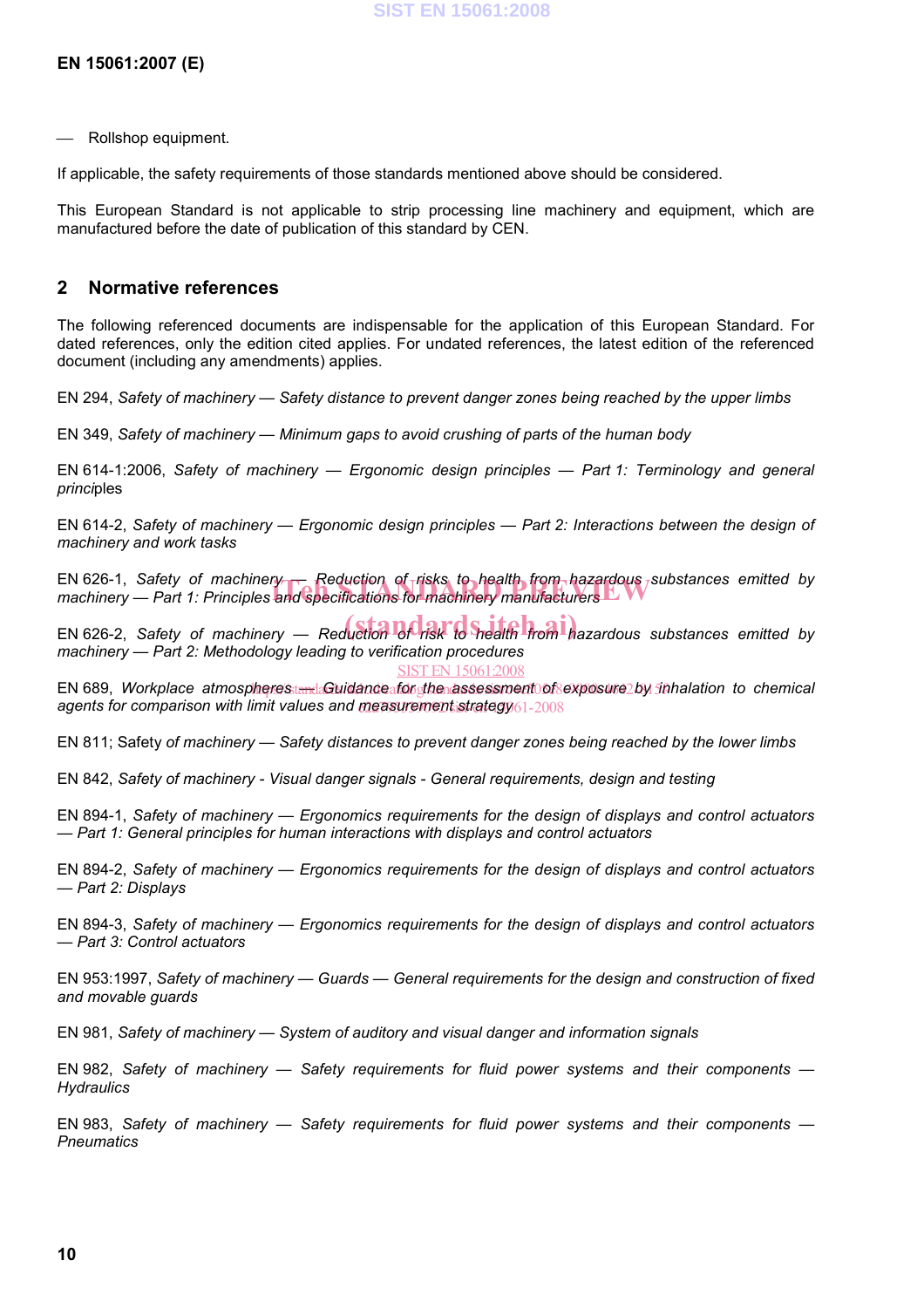EN 999, *Safety of machinery — The positioning of protective equipment in respect of approach speeds of parts of the human body* 

EN 1032, *Mechanical vibration - Testing of mobile machinery in order to determine the vibration emission value*

EN 1037:1995, *Safety of machinery — Prevention of unexpected start-up*

EN 10501) , *Safety of machinery — Principles for risk assessment*

EN 1088, *Safety of machinery — Interlocking devices associated with guards - Principles for design and selection*

EN 1127-1, *Explosive atmospheres - Explosion prevention and protection - Part 1: Basic concepts and methodology*

EN 1248, *Foundry Machinery — Safety requirements for abrasive blasting equipment*

EN 1299, *Mechanical vibration and shock — Vibration isolation of machines — Information for the application of source isolation* 

EN 1760-2, *Safety of machinery - Pressure sensitive protective devices - Part 2: General principles for the design and testing of pressure sensitive edges and pressure sensitive bars*

EN 1837, *Safety of machinery — Integral lighting of machines* iTeh STANDARD PREVIEW

EN 12094-1, *Fixed firefighting systems — Components for gas extinguishing systems — Part 1:*  EN 12094-1, *Fixed Tirenghung systems* — Components for gas extingu<br>Requirements and test methods for **electrical automatic control and** delay devices

EN 12198-3; *Safety of machinery — Assessment and reduction of risks arising from radiation emitted by* machinery — Part 3: Reduction of radiation by attenuation or screening 4642-815f-

EN 12254; *Screens for laser working places — Safety requirements and testing* e2a795339092/sist-en-15061-2008

EN 13478, *Safety of machinery — Fire prevention and protection* 

EN 13480-1, *Metallic industrial piping — Part 1: General*

EN 13480-2, *Metallic industrial piping — Part 2: Materials*

EN 13480-3, *Metallic industrial piping — Part 3: Design and calculation2,* 

EN 13480-4, *Metallic industrial piping — Part 4: Fabrication and installation*

EN 13480-5, *Metallic industrial piping — Part 5: Inspection and testing*

EN 60204-1:2006, *Safety of machinery — Electrical equipment of machines — Part 1: General requirements (IEC 60204-1:2005, modified)* 

prEN 60825-1, *Safety of laser products — Part 1: Equipment classification and requirements*

EN 60825-4, *Safety of laser products - Part 4: Laser guards (IEC 60825-4:2006)*

l

<sup>&</sup>lt;sup>1)</sup> Will be replaced by prEN ISO 14121-1.

<sup>2</sup> Attention, see 5.1.11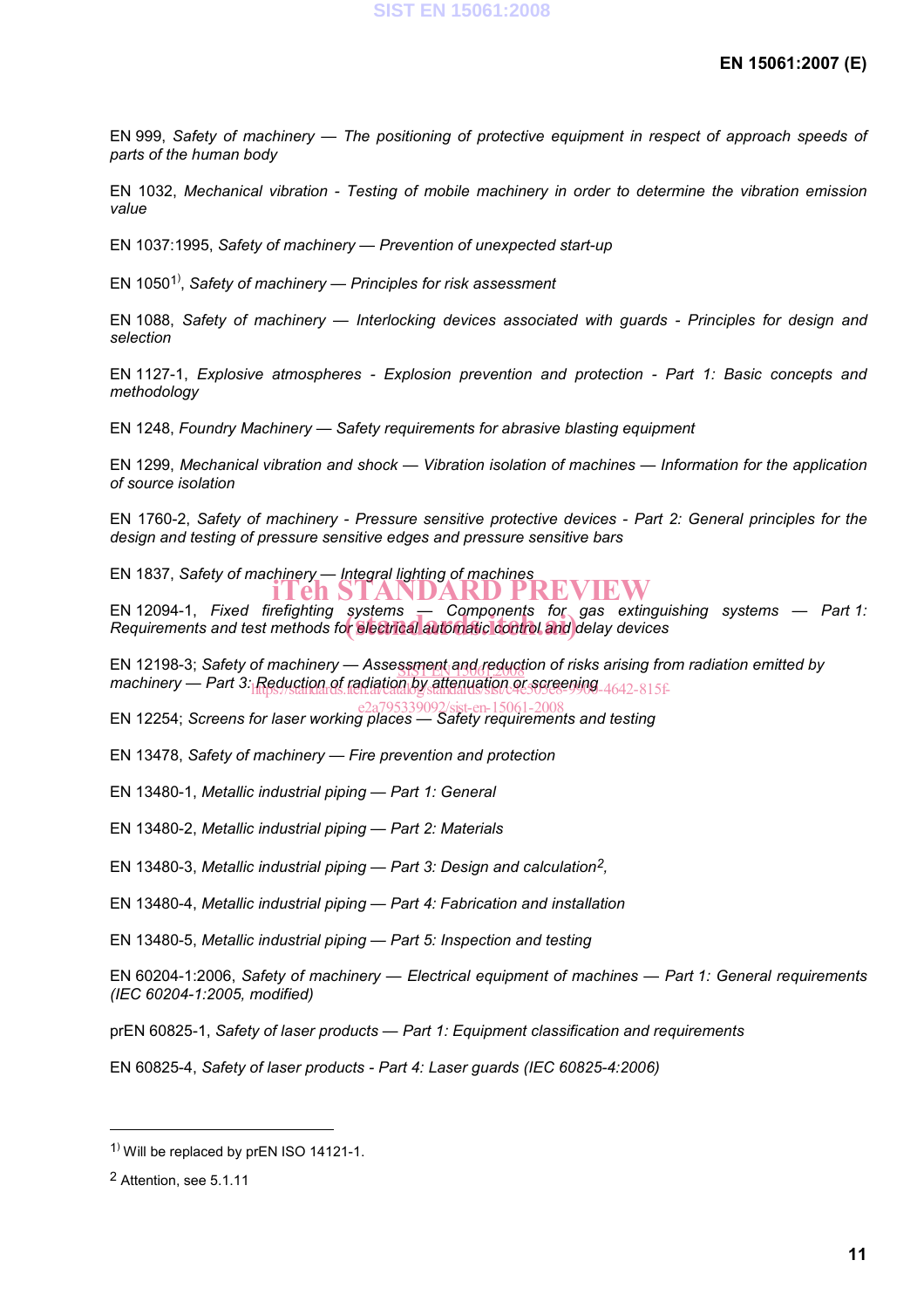EN 61310-1, *Safety of machinery - Indication, marking and actuation - Part 1: Requirements for visual, auditory and tactile signals (IEC 61310-1:1995)* 

EN 61310-2, *Safety of machinery - Indication, marking and actuation - Part 2: Requirements for marking (IEC 61310-2:1995)* 

EN 61496-13) ,*Safety of machinery - Electro-sensitive protective equipment - Part 1: General requirements and tests (IEC 61496-1:2004, modified)* 

prEN 61496-3, *Safety of machinery — Electro-sensitive protective equipment — Part 3: Particular requirements for Active Opto-electronic Protective Devices responsive to Diffuse Reflection (AOPDDR)*

EN ISO 4871:1996, *Acoustics — Declaration and verification of noise emission values of machinery and equipment (ISO 4871:1996)* 

EN ISO 7731, *Ergonomics - Danger signals for public and work areas - Auditory danger signals (ISO 7731:2003)* 

EN ISO 10218-1, *Robots for industrial environments - Safety requirements - Part 1: Robot (ISO 10218- 1:2006)*

EN ISO 11064-1, *Ergonomic design of control centres - Part 1: Principles for the design of control centres (ISO 11064-1:2000)*

EN ISO 11064-2, *Ergonomic design of control centres - Part 2: Principles for the arrangement of control suites (ISO 11064-2:2000)* iTeh STANDARD PREVIEW

EN ISO 11064-3, *Ergonomic design of control centres - Part 3: Control room layout (ISO 11064-3:1999)* 

EN ISO 11064-4, *Ergonomic design of control ce<u>ntres <sub>EN</sub>Part 4: La</u>yout and dimensions of workstations (ISO )*<br>44964-4:0004) *11064-4:2004)*  https://standards.iteh.ai/catalog/standards/sist/c4e505e8-9900-4642-815f-

e2a795339092/sist-en-15061-2008<br>-prEN ISO 11064-5, *Ergonomic design of control centres -- Part 5: Displays and controls (ISO/DIS 11064 5:2006)* 

EN ISO 11064-6, *Ergonomic design of control centres - Part 6: Environmental requirements for control centres (ISO 11064-6:2005)* 

EN ISO 11064-7*, Ergonomic design of control centres - Part 7: Principles for the evaluation of control centres (ISO 11064-7:2006)* 

EN ISO 11202, *Acoustics - Noise emitted by machinery and equipment - Measurement of emission sound pressure levels at a work station and at other specified positions - Survey method in situ (ISO 11202:1995)*

EN ISO 11688-1, *Acoustics - Recommended practice for the design of low-noise machinery and equipment - Part 1: Planning (ISO/TR 11688-1:1995)* 

EN ISO 12100-1:2003, *Safety of machinery - Basic concepts, general principles for design - Part 1: Basic terminology, methodology (ISO 12100-1:2003)* 

EN ISO 12100-2:2003, *Safety of machinery - Basic concepts, general principles for design - Part 2: Technical principles (ISO 12100-2:2003)* 

EN ISO 13732-1, *Ergonomics of the thermal environment - Methods for the assessment of human responses to contact with surfaces - Part 1: Hot surfaces (ISO 13732-1:2006)*

l

 $^{3)}$  To be amended by EN 61496-1/prA1 (2006-06).